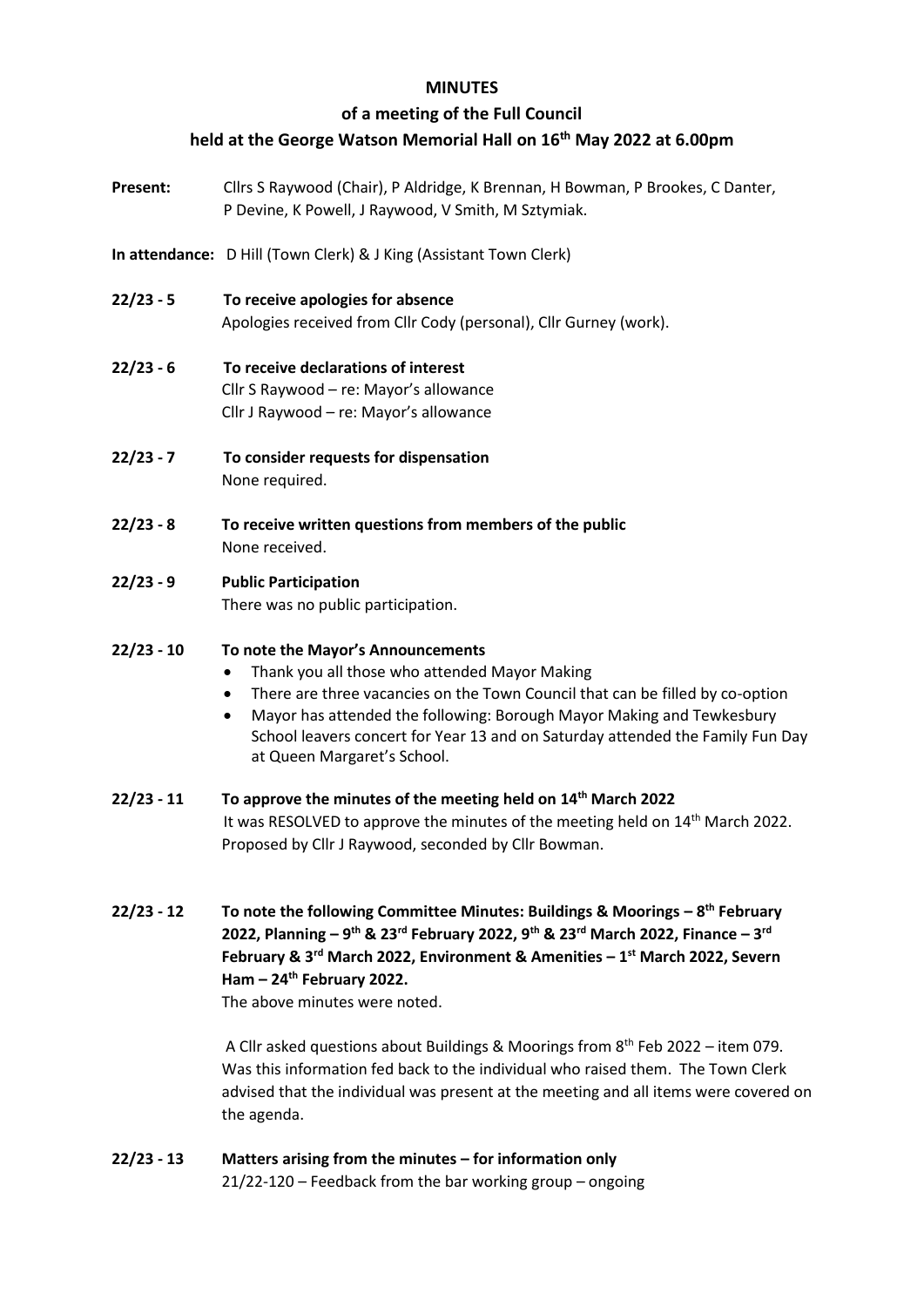An independent bar auditor has been appointed and the first report was received for the end of April. This stock figure will be used in the end of year accounts. Recommendation is going to Finance Committee that quarterly bar audits are undertaken. **Action:** Town Clerk to arrange for bar working group to meet independent bar auditor.

21/22-147 – Cllr Cody to follow up on the progress on the cycle storage and Riverside Walk signs – ongoing

## **22/23 - 14 To receive the payment reports for February & March 2022 and earmarked reserves report**

The reports were received.

Financial year end was completed on 13<sup>th</sup> May so June Full Council meeting will include the final end of year position. Query was raised about the net income over expenditure figure for Severn Ham.

**Action:** Town Clerk to investigate.

A Cllr asked why recycling bins had been installed following the recommendation of the Climate Change Working Group without referring it to another committee.

#### **22/23 - 15 To receive the payments report for February & March 2022**

The reports were received.

The Town Clerk advised that a refund was due from YouEnergy.

A Cllr advised that the bus shelters were not clean. **Action:** Assistant Town Clerk to advise when next clean is complete and Cllrs will check the ones closest to them.

A Cllr asked why expensive crisps had been purchased for the bar. A Cllr replied that there would be an appropriate mark up on them.

### **22/23 - 16 To approve the payment of the annual stipend to the Town Crier and the Mayor's allowance**

It was RESOLVED to approve the payment of the annual stipend of £1000 to the Town Crier.

Proposed by Cllr Danter, seconded by Cllr Brennan.

It was RESOLVED to approve the payment of the Mayor's allowance of £1500. Proposed by Cllr Danter, seconded by Cllr Brennan.

## **22/23 - 17 To consider a recommendation from Severn Ham Committee that the Town Council repurchases Mythe Nature Reserve from Gloucestershire Wildlife Trust at a cost of £1**

Cllrs discussed the issues of the risks of owning the site vs the benefits for doing so. There will be additional work associated with owning the site; as set out in the briefing document, some Cllrs were concerned about these costs spiralling. Cllrs were particularly concerned about the tree overhanging the shed and the handrail on the steps. Another Cllr felt that volunteer hours should not be included in the calculations. The Assistant Town Clerk advised that Gloucestershire Wildlife Trust (GWT) had brought to the attention of the Town Council the tree overhanging the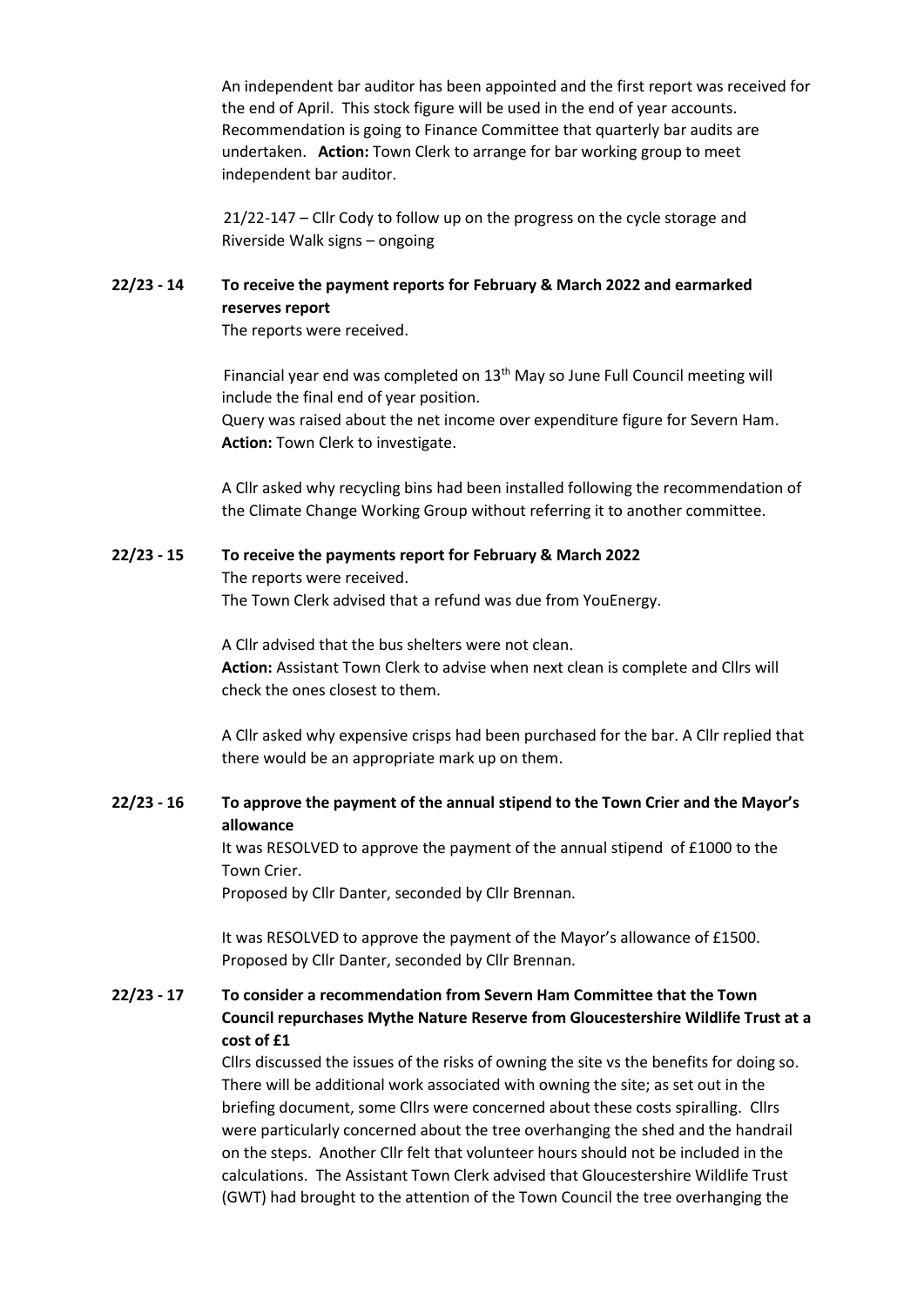shed and had provided the expected costs of overall works for the forthcoming years.

£5000 has been earmarked to cover the costs predicted by GWT for the first year to eighteen months. The Mythe Nature Reserve would have a separate cost centre so that expenses could be monitored but it would be managed by the Severn Ham, as there are similarities across the two sites.

A Cllr asked why the Town Council would want to own the Mythe Nature Reserve, another Cllr suggested that a better model would be a not for profit community grant that a grant could then be provided to. A Cllr advised that in the 18 months that the site had been up for sale, GWT had received no interest from other groups. If the Town Council does not purchase the site, it may fall into private ownership and there would no longer be access to the site for the general public. The council were also advised that the Tewkesbury Borough Planning policy has removed protection from this site in terms of the local planning policy.

Questions were asked regarding whether the current insurance would cover the site.

It was RESOLVED in principle to purchase the Mythe Nature Reserve, subject to the following conditions:

- Site visit for Cllrs to the Mythe with GWT to understand the liabilities
- That the legal document / deed of transfer be reviewed by Full Council
- Checks that the Mythe Nature Reserve could be added to the Town Council insurance schedule

Proposed by Cllr Aldridge, seconded by Cllr Danter. Motion carried: six in favour, one against, four abstentions.

# **22/23 - 18 To review the current committee structure and to agree the structure and terms of reference for 2022/23**

There were no changes to the constitution of committees.

Cllrs were reminded that there were now no maximum numbers for the number of Cllrs on committees, with the exception of the Staffing Committee.

Agreed changes to Committee Membership: Cllr Sztymiak – Chair of Staffing (as Deputy Mayor) Cllr S Raywood – Chair of Finance (as Mayor) Cllr J Raywood – joined Staffing Committee

## **22/23 - 19 Review of standing orders and financial regulations** New model standing orders are expected from NALC later in the year, no change to be made until these are released. No changes to financial regulations.

**22/23 - 20 Review of arrangements, including any charters and agency agreements, with other local authorities and review of contributions made to expenditure incurred by other local authorities** None undertaken by Tewkesbury Town Council.